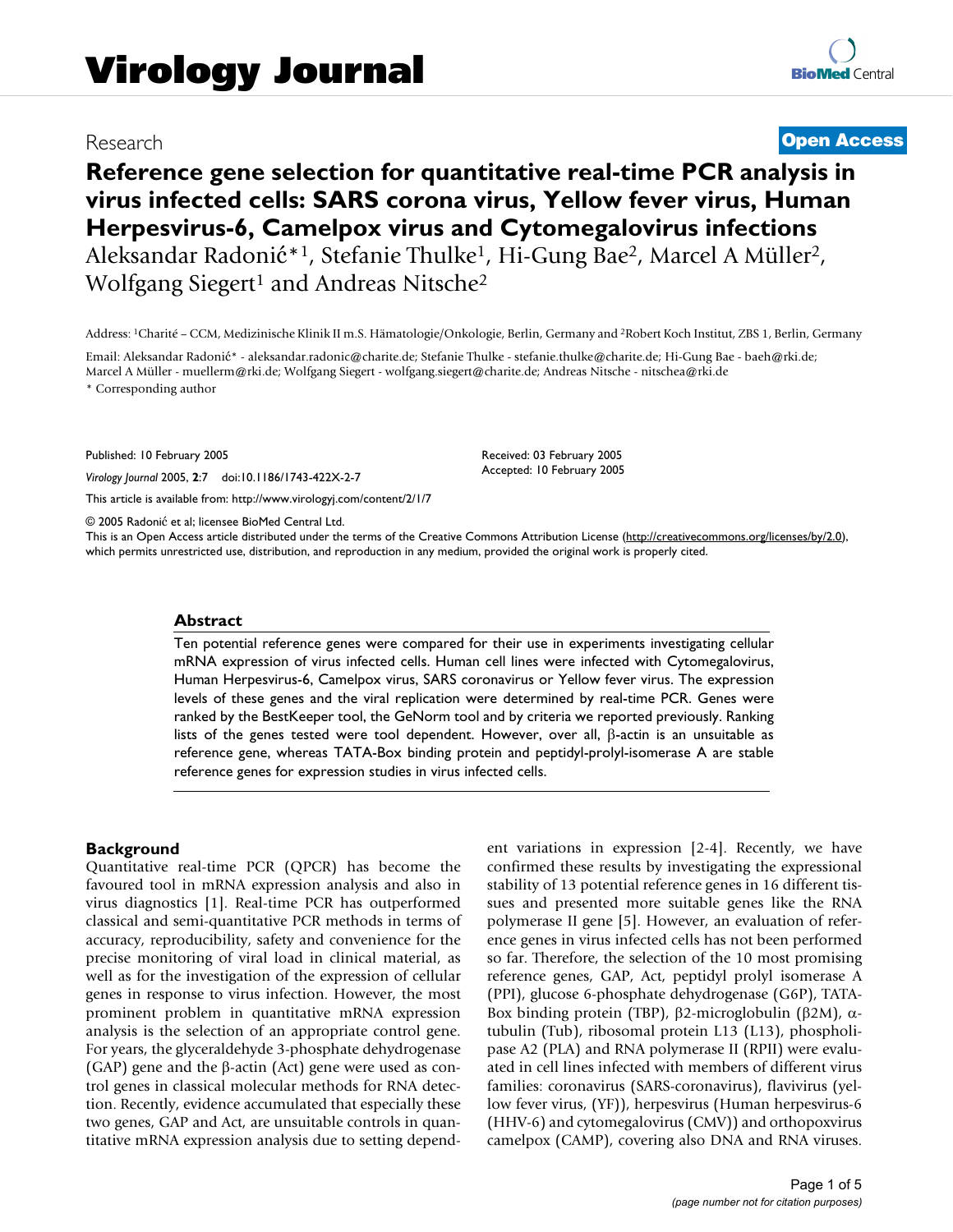|                              | <b>CMV</b>      | HHV-6             | <b>CAMP</b>        | <b>SARS</b>      | YF            |
|------------------------------|-----------------|-------------------|--------------------|------------------|---------------|
| cell line                    | MRC-5           | CCRF-HSB-2        | HepG2              | Huh-7D12         | HepG2         |
| multiplicity of infection    | 2.0             | 0.5               | 0.5                | $\overline{1.0}$ | 0.5           |
| time to maximal infection /h | 72              | 120               | 24                 | 72               | 96            |
| max. infected cells %        | 100             | >70               | >90                | >70              | > 80          |
| measuring point /h           | 0,6,12,24,48,72 | 0,24,48,72,96,120 | 0, 1, 3, 6, 12, 24 | 0,2,4,22,42      | 0,24,48,72,96 |

#### **Table 1: Cell culture conditions and results of virus kinetics**

Table 2: Results from BestKeeper analysis, SD [±C<sub>T</sub>]

|                  | <b>RPII</b> | Act   | $\beta$ 2M | LI3  | <b>PLA</b> | TBP  | <b>GAP</b> | PPI  | G6P  | Tub  | ΒK   | $sum_{RGC}$ |
|------------------|-------------|-------|------------|------|------------|------|------------|------|------|------|------|-------------|
| <b>CMV</b>       | 0.59        | 2.70  | 0.51       | 0.36 | 0.72       | 0.41 | 0.66       | 0.43 | 0.71 | 0.69 | 0.56 | 7.78        |
| HHV-6            | 2.77        | l.09  | 0.50       | 0.87 | 0.88       | 0.35 | 0.59       | 0.26 | 0.92 | 0.78 | 0.63 | 9.02        |
| <b>CAMP</b>      | 1.84        | 2.70  | l.46       | 2.34 | 1.72       | 0.49 | 0.61       | 0.70 | 1.47 | I.36 | I.I0 | 14.70       |
| <b>SARS</b>      | 0.39        | 1.72  | 0.41       | 0.53 | 0.58       | 0.32 | 0.56       | 0.34 | 0.81 | 0.55 | 0.40 | 6.21        |
| YF               | l.36        | 3.06  | 1.07       | 0.67 | 1.64       | 0.71 | 80.1       | 0.56 | 0.80 | I.I9 | 0.98 | 12.16       |
| sum <sub>V</sub> | 6.95        | 11.28 | 3.96       | 4.77 | 5.55       | 2.29 | 3.49       | 2.29 | 4.71 | 4.58 |      |             |

Quantification of viral RNA was performed to proof and monitor infection. Thereafter the candidate reference genes were evaluated by the BestKeeper tool [6], the GeNorm tool [7] and the algorithm we described previously [5].

#### **Results**

An efficient infection could be evidenced by a significant increase of viral RNA or DNA for all 5 viruses over time (table 1). Despite progressing viral replication, the expression of some of the reference genes remained constant, while other genes were varying in expression according to accumulation of infected cells.

The experimentally obtained data for each virus and each gene were analysed using three different methods. The reference gene evaluation of the BestKeeper tool is shown in table 2. A low standard deviation (SD) of the  $C_T$  values should be expected for useful reference genes and a high SD for genes that are susceptible to virus replication. Corresponding to the recent estimation the SD of the  $C_T$  value was highest for Act in 4 of 5 viruses, indicating that Act is no reliable reference gene in this setting. In contrast, TBP and PPI displayed the highest expressional stability for 4 of 5 viruses. To find a general conclusion, the total of all SD values from all virus experiments (sum<sub>v</sub>) was calculated for each reference gene. As shown in table 2, TBP and PPI seemed to be the least regulated genes in this analysis (sum<sub>v</sub> = 2.29 for both), followed by GAP (sum<sub>v</sub> = 3.49) and β2M (sum<sub>v</sub> = 3.96). All other genes showed moderate

total SD values (sum<sub>v</sub> > 4.58), except Act (sum<sub>v</sub> = 11.28), confirming to be the most inappropriate reference gene. It is remarkable that the obtained BestKeeper index values are low, despite the inclusion of Act in the calculation. Calculating BestKeeper vs. each reference gene using *Pearson correlation* displayed very inconsistent results (table [3\)](#page-2-0). Act showed the highest SD values in all virus infections, but a significantly high correlation. In contrast TBP displayed low correlation that was statistically not significant in most cases. When summing up the SD values of all reference genes for each virus infection (sum $_{\text{HRG}}$ ), it seems that CAMP infection caused the highest variations in reference gene expression.

Analysing the expression data with the GeNorm tool showed slightly deviant results (table [4](#page-2-1)). First, the value  $sum_{V}$ , representing the SD of a reference gene over all viruses, was lowest for PPI (sum<sub>V</sub> = 6.08) confirming the results obtained by the Bestkeeper tool. However, β2M (sum<sub>V</sub> = 6.11), GAP (sum<sub>V</sub> = 6.19) and TBP (sum<sub>V</sub> = 6.29) turned out to be comparably reliable as reference genes. Second, also the GeNorm tool showed that Act is by far the worst reference gene (sum<sub>V</sub> = 14.20).

Applying the calculation mode presented previously [5], that is based on the calculation of  $\Delta\Delta C_{\rm r}$  values (table 5), Act was most susceptible to virus infection for 3 of 5 viruses and displayed the highest  $\Delta\Delta C_T$  value over all viruses (sum<sub>V</sub> = 45.23). The two genes with the lowest  $\Delta\Delta C_T$  value were TBP (sum<sub>V</sub> = 9.82) and PPI (sum<sub>V</sub> =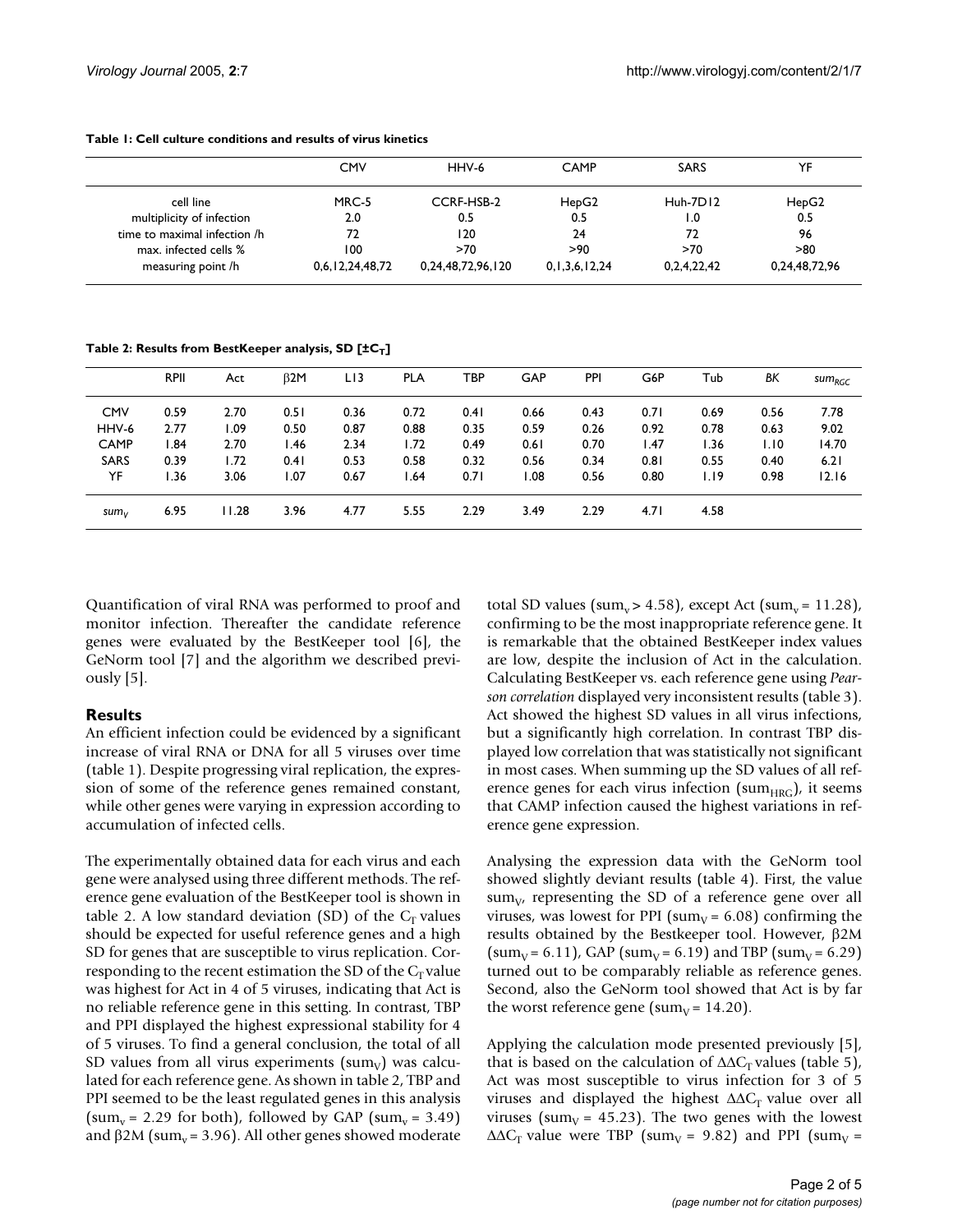| Coeff. of<br>corr. [r] | <b>RPII</b> | Act     | $\beta$ 2M | LI3     | <b>PLA</b> | TBP     | GAP     | PPI     | G6P     | Tub     |
|------------------------|-------------|---------|------------|---------|------------|---------|---------|---------|---------|---------|
| $(p$ -Value)           |             |         |            |         |            |         |         |         |         |         |
| <b>CMV</b>             | 0.75        | 0.79    | 0.76       | 0.13    | 0.89       | 0.10    | 0.92    | 0.91    | 0.75    | 0.95    |
|                        | (0.005)     | (0.002) | (0.005)    | (0.698) | (0.001)    | (0.763) | (0.001) | (0.001) | (0.005) | (0.001) |
| HHV-6                  | 0.79        | 0.73    | 0.54       | 0.30    | 0.93       | 0.79    | 0.94    | 0.75    | 0.82    | 0.97    |
|                        | (0.002)     | (0.007) | (0.069)    | (0.350) | (0.001)    | (0.002) | (0.001) | (0.005) | (0.001) | (0.001) |
| CAMP                   | 0.91        | 0.18    | 0.98       | 0.95    | 0.99       | 0.78    | 0.63    | 0.99    | 0.45    | 0.59    |
|                        | (0.002)     | (0.662) | (0.001)    | (0.001) | (0.001)    | (0.022) | (0.092) | (0.001) | (0.268) | (0.127) |
| <b>SARS</b>            | 0.48        | 0.77    | 0.41       | 0.27    | 0.85       | 0.88    | 0.46    | 0.36    | 0.73    | 0.84    |
|                        | (0.162)     | (0.010) | (0.236)    | (0.452) | (0.002)    | (0.001) | (0.177) | (0.307) | (0.017) | (0.002) |
| YF                     | 0.90        | 0.91    | 0.96       | 0.25    | 0.98       | 0.94    | 0.99    | 0.92    | 0.93    | 0.92    |
|                        | (0.001)     | (0.001) | (0.001)    | (0.492) | (0.001)    | (0.001) | (0.001) | (0.001) | (0.001) | (0.001) |

<span id="page-2-0"></span>**Table 3: Results from BestKeeper analysis, Bestkeeper vs. Reference gene candidate**

Abbreviations: SD [± C<sub>T</sub>]: the standard deviation of the C<sub>T</sub>; *BK*: *BestKeeper*; Sum of viral infection SD values; Sum<sub>RGC</sub>: Sum of reference gene SD values

<span id="page-2-1"></span>**Table 4: Results from GeNorm analysis (M** ≤ **0.5)**

|                  | <b>RPII</b> | Act   | $\beta$ 2M | LI3  | <b>PLA</b> | TBP  | GAP   | PPI  | G6P   | Tub  | $sum_{RGC}$ |
|------------------|-------------|-------|------------|------|------------|------|-------|------|-------|------|-------------|
| <b>CMV</b>       | .4          | 3.41  | 1.42       | 1.63 | l.45       | 1.69 | 1.38  | 1.37 | 4.79  | l.54 | 20.09       |
| HHV-6            | 2.82        | 1.38  | 1.15       | 1.55 | I.I9       | 1.03 | 0.95  | 0.08 | 1.15  | 0.96 | 13.27       |
| <b>CAMP</b>      | l.70        | 3.84  | l.40       | l.94 | l.49       | 1.57 | 66. ا | I.40 | 2.04  | 1.92 | 18.95       |
| <b>SARS</b>      | 0.83        | 1.88  | 0.82       | 1.06 | 0.87       | 0.70 | 0.89  | 0.84 | 1.04  | 0.80 | 9.73        |
| YF               | 1.65        | 3.69  | 1.32       | 1.87 | 2.02       | 1.30 | 1.31  | 1.39 | 1.31  | l.48 | 17.34       |
| sum <sub>V</sub> | 8.41        | 14.20 | 6.11       | 8.05 | 7.03       | 6.29 | 6.19  | 6.08 | 10.33 | 6.70 |             |

Abbreviations: Sum<sub>v</sub>: Sum of viral infection GeNorm values; sum<sub>RGC</sub>: sum of reference gene GeNorm values

Table 5: Results from ∆∆C<sub>T</sub> analysis

|                  | <b>RPII</b> | Act   | B2M   | LI3   | <b>PLA</b> | TBP  | GAP   | PPI   | G6P   | Tub   | $sum_{RGC}$ |
|------------------|-------------|-------|-------|-------|------------|------|-------|-------|-------|-------|-------------|
| <b>CMV</b>       | 2.10        | 11.55 | 3.03  | 2.18  | 3.95       | 2.36 | 2.90  | 2.54  | 12.51 | 2.39  | 45.49       |
| HHV-6            | 5.98        | 3.54  | 3.35  | 2.89  | 4.99       | 0.88 | 2.27  | 1.25  | 3.35  | 2.30  | 30.78       |
| CAMP             | 3.59        | 14.19 | 3.94  | 3.17  | 2.71       | 1.23 | 3.19  | l.78  | 2.22  | 3.33  | 39.33       |
| <b>SARS</b>      | 1.19        | 1.71  | 2.14  | 1.93  | 2.52       | LH.  | 2.75  | 1.34  | 4.14  | l.78  | 20.58       |
| YF               | 9.01        | 14.25 | 5.78  | 2.90  | 9.62       | 4.24 | 6.35  | 3.14  | 5.42  | 7.48  | 68.17       |
| sum <sub>V</sub> | 21.87       | 45.23 | 18.22 | 13.07 | 23.78      | 9.82 | 17.45 | 10.04 | 27.62 | 17.27 |             |

Abbreviations: sum<sub>V</sub>: sum of viral infection values; sum<sub>RGC</sub>: sum of reference gene values

10.04), corresponding to the results of the Bestkeeper and the GeNorm tool.

#### **Discussion**

To date, it is generally accepted, that the selection of the ideal reference gene in gene expression analysis has to be done for each individual experimental setting by evaluating several genes and using the best two or three of these genes as reference. Obviously there is no "one good gene for all experiments" recommendation. However, it is helpful to find putative candidates that can be shortlisted when setting up a new experimental design. Therefore, we determined the expression of previously tested reference genes in a setting of virus infected human cell lines. Capa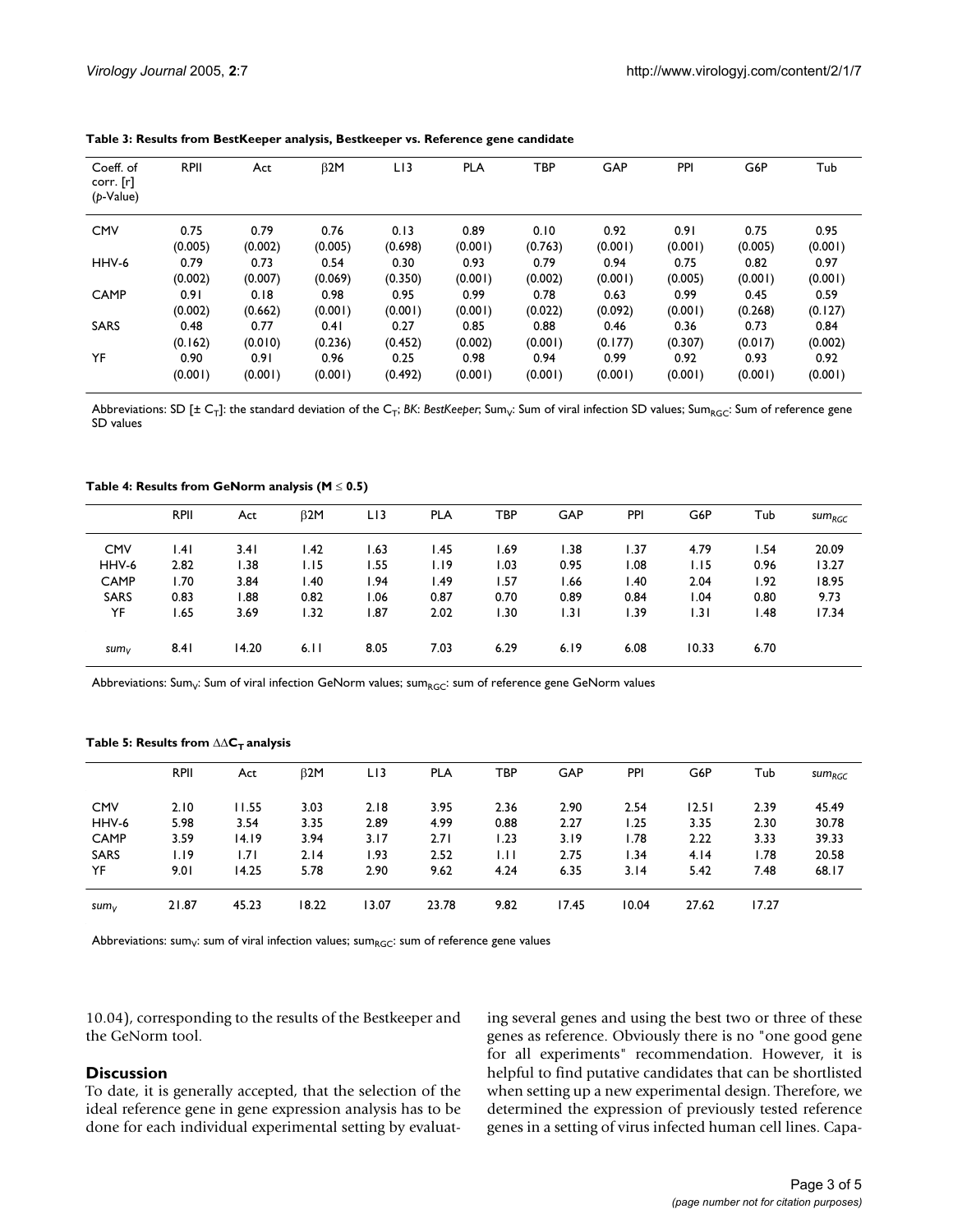ble reference genes were evaluated using three independent methods: Bestkeeper, GeNorm and the ∆∆C<sub>T</sub> method, and their results were compared.

All three tools ranked actin at the last position, indicating that it is an unsuitable reference gene in virus infected cells. The actin gene shows significant variations with increasing degree of infection.

The best genes obtained from all three calculation tools were TBP and PPI. TBP seems to be a relative stable expressed gene during the course of virus replication of different viruses in different cells. However, as previously shown [5] TBP is not expressed in all tissues and therefore its use may be limited.

Interestingly, classical reference genes like β2M and GAP were also acceptable regarding to a stable expression in virus infected cells. All other genes showed moderate expression stability.

The analysis of our data set according to the Bestkeeper tool revealed very good BestKeeper indices; even actin was included into our gene panel. These findings demonstrate the usefulness of analysing a wide variety of reference gene candidates. The inconsistent data regarding to the Bestkeeper calculation of the coefficient of correlation and the corresponding p-values may be a result of the *Pearson correlation*. As described by Pfaffl *et al*. its use is limited to groups without heterogeneous variances, but the tested reference genes have very different expression levels resulting in significant variances. Paffl *et al*. also described that new versions of Bestkeeper should circumvent these problems by use of *Sperman* and *Kendall Tau correlation*. However, one problem still remains to be solved; both tools, the BestKeeper and the GeNorm, can not compare paired probes. This is the great advantage of the  $\Delta\Delta C_T$ method, or any other method which directly compares paired samples. From this point of view the use of a method like the  $\Delta\Delta C_T$  should be applied first before considering additional tools for further elucidation of the acquired data.

#### **Conclusions**

In summary, TBP and PPI turned out to be the best reference genes in virus infected cells. These genes are a good point to start reference gene selection in gene expression studies in virus infection experiments.

#### **Material and Methods**

#### *Virus culture and virus detection by real-time PCR*

Camelpox strain CP-19, CMV strain AD169, HHV-6 strain U1102, SARS coronavirus strain 6109 and YFV strain 17D were propagated according to standard procedures [8-10]. The respective MOI and time of cell culture are shown in table 1 and were chosen to allow maximal infection as determined by immunofluorescence and real-time PCR [8-11]. For kinetic studies, cells were harvested at several time points (table 1) and RNA was extracted. The RNA transcription level of putative reference genes was determined by quantitative real-time PCR as described below.

### *Extraction of RNA*

Total RNA from  $1 \times 10^6$  cells was prepared using the QIAamp RNA Blood Mini Kit and RNase-free DNase set (Qiagen, Hilden, Germany) according to the manufacturer's recommendations for cultured cells. RNA solution was treated with DNA-*free* (Ambion, Huntingdon, United Kingdom).

#### *cDNA synthesis*

cDNA was produced using the Superscript III RT-PCR System (Invitrogen, Karlsruhe, Germany) according to the manufacturer's recommendations for oligo( $dT$ )<sub>20</sub> primed cDNA-synthesis. cDNA synthesis was performed using 1 µg of RNA, at 50°C. Finally, cDNA was diluted 1:5 before use in QPCR.

#### *Quantitative TaqMan PCR*

Primers, TaqMan probes and QPCR conditions for reference gene analysis were used as previously described [5]. PCR was performed in a Perkin Elmer 7700 Sequence Detection System in 96-well microtiter plates using a final volume of 25 µl.

#### *Calculations*

Analysis was performed with the BestKeeper [6] and GeNorm [7] tools. The  $\Delta\Delta C_T$  value was calculated as follows: First the  $\Delta C_T$  for each time point of probe assessment between virus and Mock infected cells was calculated. In a second step the maximal differences between the time points were calculated as  $\Delta \Delta C_T$ .

#### **Competing interests**

The author(s) declare that they have no competing interests.

#### **Authors' contributions**

AR conceived the study, carried out the HHV-6 experiments and real-time PCR assays and drafted the manuscript. ST carried out the CMV experiments. HB carried out the YF experiments. MM carried out the SARS experiments. WS participated in the design of the study. AN carried out the CAMP experiments, participated in design and coordination of the study and helped to draft the manuscript. All authors read and approved the final manuscript.